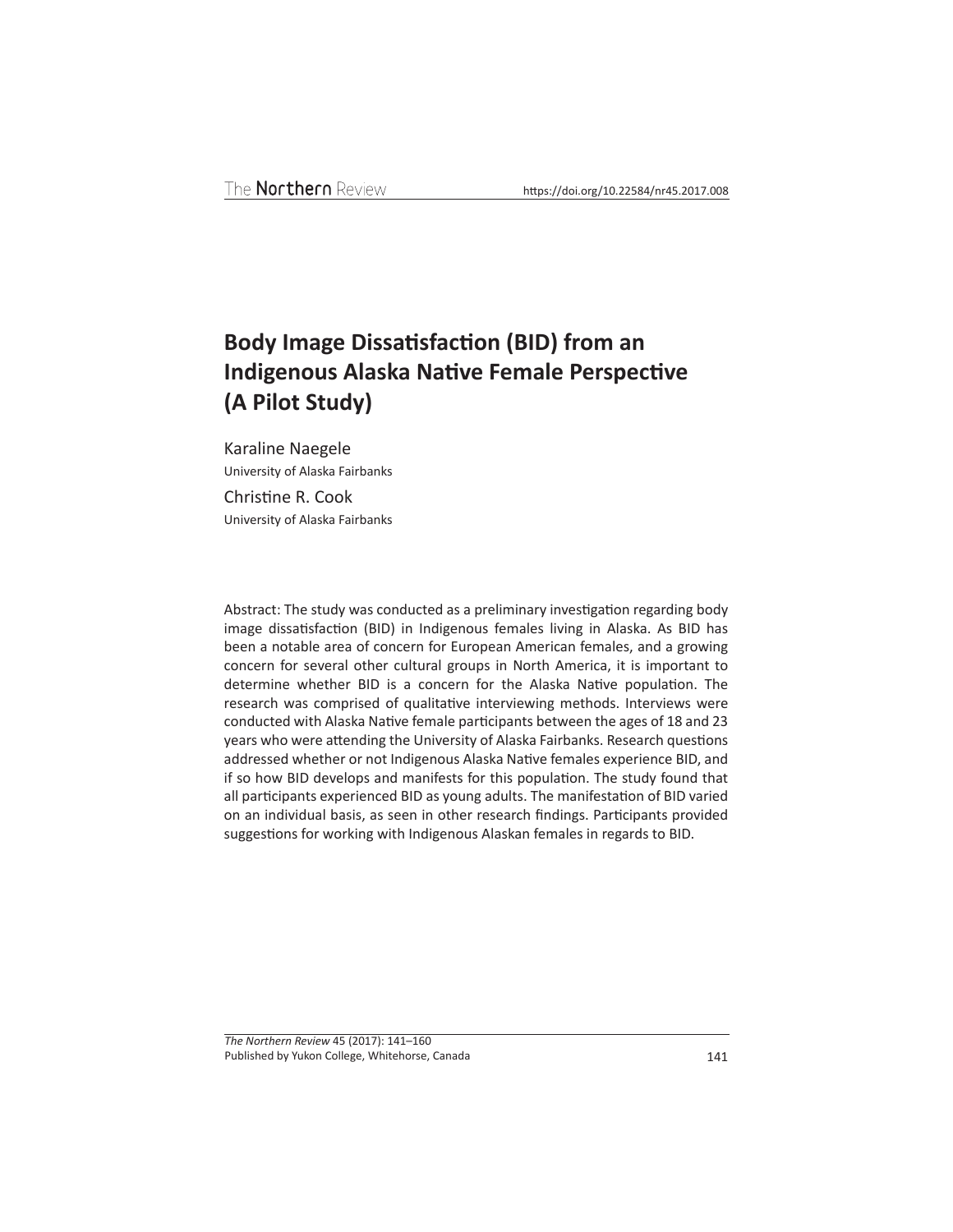Paul Schilder (1935) introduced the term body image as being the image or physical perception one has of his or her own body. One facet of this is body image dissatisfaction (BID)—one's dissatisfaction with his or her perceived physical body (Thompson et al., 1999; Schilder, 1935). BID is important to address as it has been linked to low self-esteem, suicidal ideation, depression, and risky behaviours (Van den Berg et al., 2010; Bearman & Stice, 2008; Brausch & Muehlenkamp, 2007). The term risky behaviors encompasses a variety of potentially harmful behaviors including substance or alcohol abuse, self-harm, and unprotected sexual activity (Cakar & Tagay, 2017).

Research consistently finds high levels of BID in European American females (Cowan & Heselmeyer, 2011; Dalley, Buunk, & Umit, 2009; Bearman, Presnell, Martinez, & Stice, 2006). Westernized young adult females are viewing their bodies as projects in need of constant improvement (Juarascio et al., 2011; Vartanian, 2009; Dittmar, 2007). In 2013, Michelle Obama addressed the issue of BID in the United States as part of her "Let's Move!" program, which encourages kids to get active and promotes better nutrition (Miller, 2013). Obama stated that, as a country, the United States "should really talk to kids about how they feel inside, so that we're not just dealing with the physical manifestations of the challenge" (p. 1). Acknowledging the widespread problem of negative body image in the United States, the former first lady suggested BID be addressed in a healthy and supportive way.

Yet there is a gap of BID knowledge concerning the experience of Indigenous peoples in Alaska. As BID has been a notable area of concern for European American females, and a growing concern for several other cultural groups in America, it is important to know if BID is a concern for the Alaska Native population. Furthermore, research on the Alaska Native population in particular has shown a strong prevalence of low self-esteem, depression, risky behaviour, and suicide (DeCou, Skewes, & Lopez, 2013; Shaughnessy, Doshi, & Jones, 2004). Additionally, according to the United States Centers for Disease Control and Prevention (2015), the U.S. suicide rates were highest in Indigenous populations both in Alaska and in the Lower 48 states. While the correlational behaviours are not the focus of this research, the established link between BID and low selfesteem, depression, and risky behaviours indicates that BID should be an area of interest for researchers and practitioners serving Alaska Native populations.

142 Naegele | Body Image Dissatisfaction: Native Alaskan Perspectives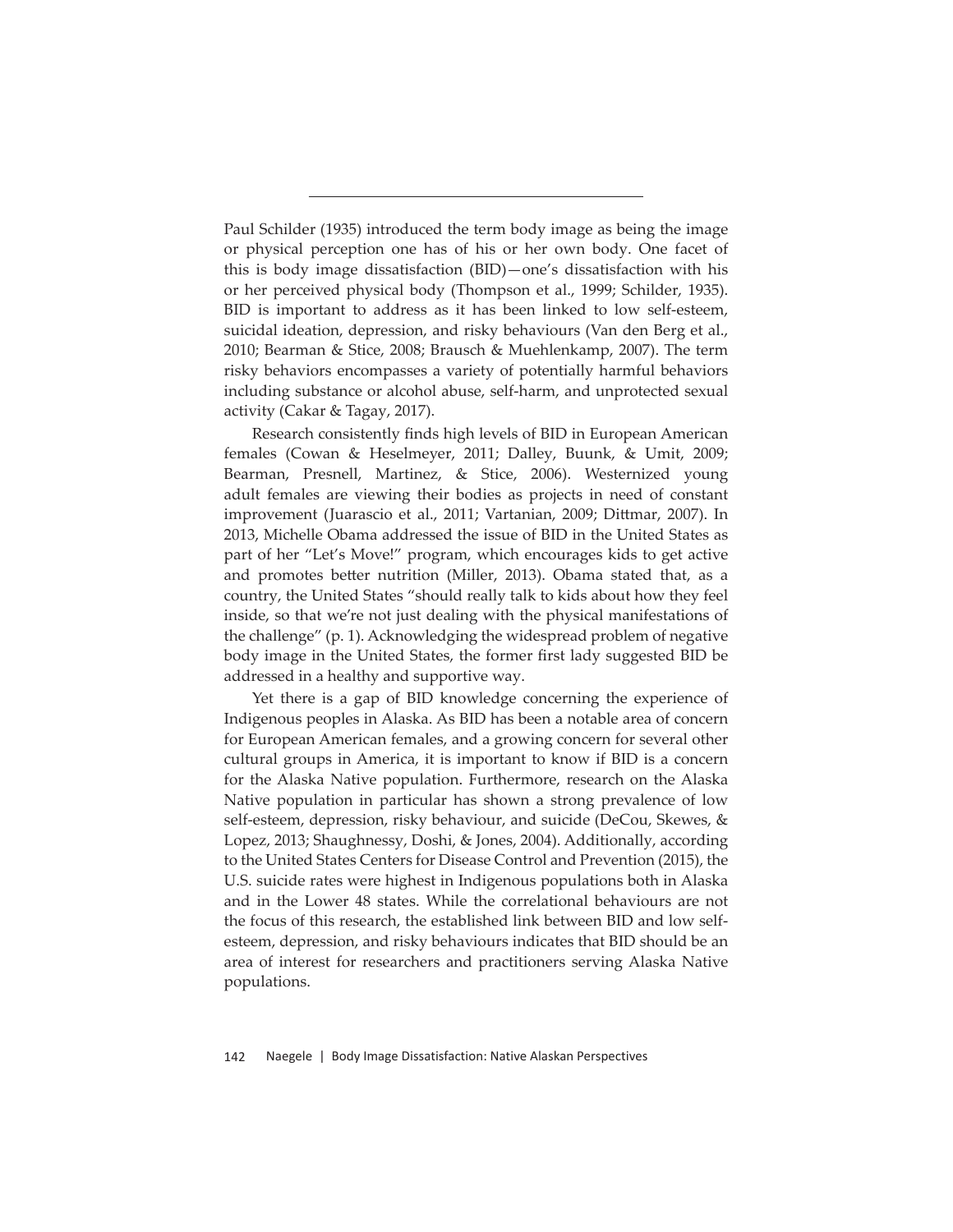Research concerning BID in Alaska Native populations has been both limited and outdated; thus, the purpose of this pilot study was to begin to examine BID perspectives in Alaska Native females—whether they experience BID and, if so, how it may manifest. The expectation was if Alaska Native females experience BID, their experiences and the degree of dissatisfaction would vary depending on individual differences in acculturation, self-esteem, and ethnic identity (Van den Berg et al., 2010). Understanding the experience of Indigenous peoples in Alaska is important for providing effective services. This is especially true given the correlation between BID and other mental health concerns such as risky behaviour, depression, and suicidal ideation (Van den Berg et al., 2010; Bearman & Stice, 2008; Brausch & Muehlenkamp, 2007).

#### **Body Image Dissatisfaction**

Body image dissatisfaction has been identified as a concern for European American female populations. Subsequently, this population has been the focus of the majority of BID studies. One of the main conclusions drawn from the research is the concept of a thin ideal; an ideal slim figure to which women compare themselves (Juarascio et al., 2011). One cause of BID and the construct of the thin ideal is exposure to media images of underweight women (Dalley et al., 2009). Constant media exposure to underweight women has aided in women's internalization that they should look underweight. BID research began as a Eurocentric issue introduced by Schidler in 1935, and it historically focused on European American female populations and thus informed therapy and counselling practices (DeLeel, Hughes, Miller, Hipwell, & Theodore, 2009).

The literature continues to confirm that BID is a diverse issue, which permeates various races, genders, and socio-economic groups (DeLeel et al., 2009). Henrickson et al. (2010) found that African American women who identified with "White" culture, regardless of age or education, were more dissatisfied with their bodies than those who identified with African American culture. Similarly, in a study regarding Asian and Hispanic adolescents, those who reported higher levels of Western acculturation also reported higher levels of BID and depression (Xie et al., 2010). The same trends in Western influence and a rise in BID have been found within China (Holmqvist  $\&$  Frisen, 2010). These findings illustrate the concept of acculturation and its role in BID (Berry, 1997). Acculturation, defined by Berry (1997), includes a psychological, as well as a cultural, shift due to continued exposure to people of a different cultural background.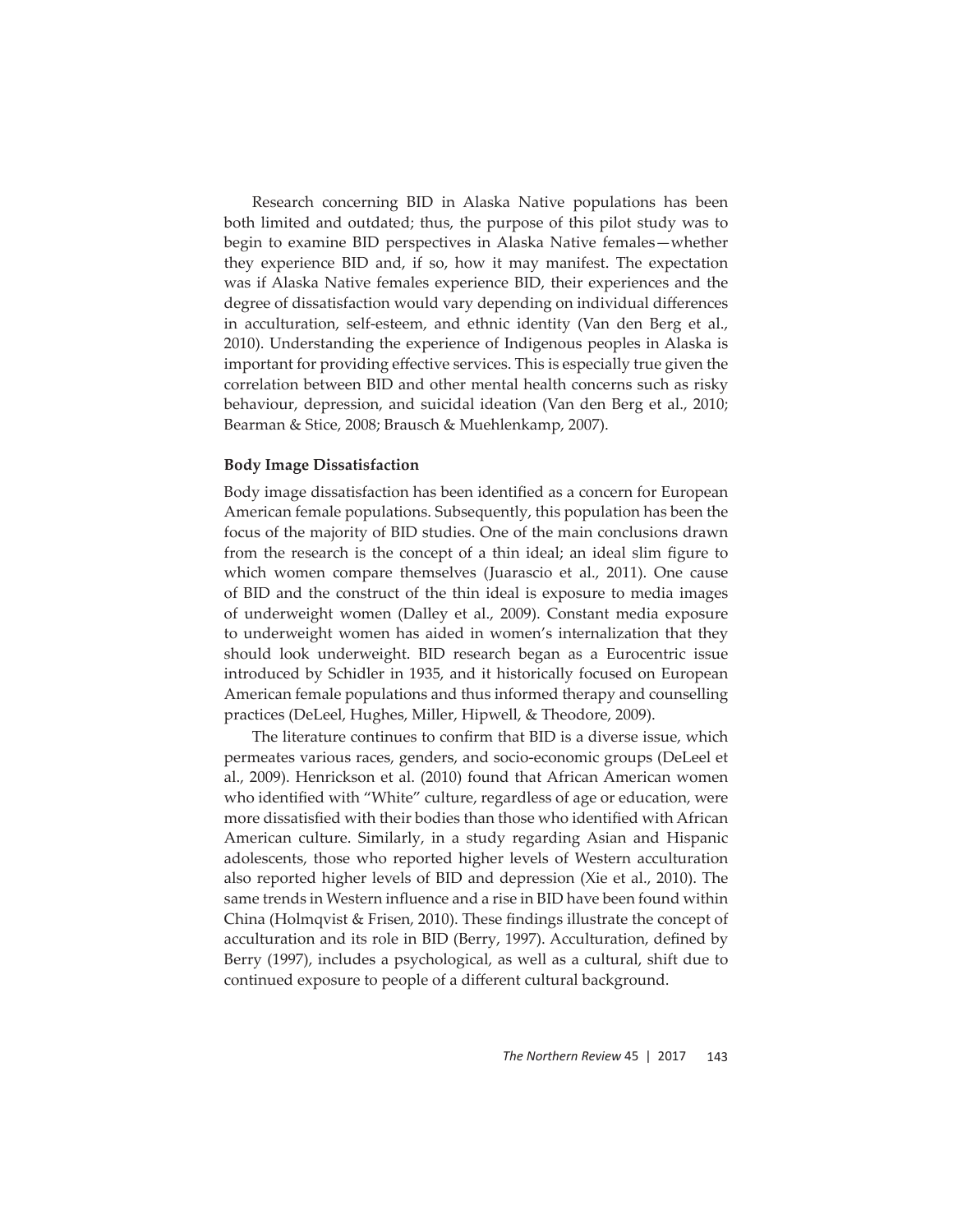Four studies conducted with Native Americans found high levels of BID (Kronenfeld et al., 2010; Rinderknecht & Smith, 2002; Story et al., 1997; Story et al., 1994). Rinderknecht and Smith (2002) incorporated BID, perceptions of healthy body weight, and the prevalence of obesity in a sample of 155 Native American youth. While the authors used the term "Native American" and compared results with studies involving Alaska Natives, the group was primarily composed of American Indian youth. The authors noted that, of the Indigenous Americans studied, approximately half expressed BID and a desire to be thinner. Kronenfeld et al. (2010) also assessed BID, though in a much smaller sample of thirty-six adult Native American women. While this sample was small, and was therefore not discussed at length, Kronenfeld et al. (2010) reported levels of BID among these women similar to those of European Americans

### **Methodology**

This research was conducted using qualitative methods of one-on-one interviewing to allow for culturally sensitive methods of delivery, a thorough understanding of experience, and minimization of harm. This method was chosen based on the recommendation of an Alaska Native psychology scholar. While there was a list of questions for the participant to look over, it was emphasized that these were only *potential* questions, which may or may not pertain to the individual. Interviewing allowed the participant to guide the conversation, ensuring questions were asked only when they might be relevant to the participant and thus might explore their individual experience.

Research materials were approved by the University of Alaska Fairbanks (UAF) Institutional Review Board. Demographic information was collected with the purpose of gathering the participant's age, cultural identity, and potential level of acculturation. The thirty interview questions were evaluated for any Eurocentric language or insensitivities and were crafted with a focus on *health* and *balance*, to introduce the topic in a culturally sensitive manner. Initially, the study included a set of female figure images for the participants to use to indicate a *personal figure ideal* and a *healthy figure ideal,* similar to methods utilized by Juarascio et al. (2011). However, participant feedback during the initial interview, and further consultation with an Alaska Native scholar, led to the tool being discarded. The initial participant was uncomfortable with the method and the researcher deemed the images an inappropriate tool to use with the subsequent participants. Instead, participants were asked to select celebrity figures to represent her own *healthy figure ideal*, meaning a figure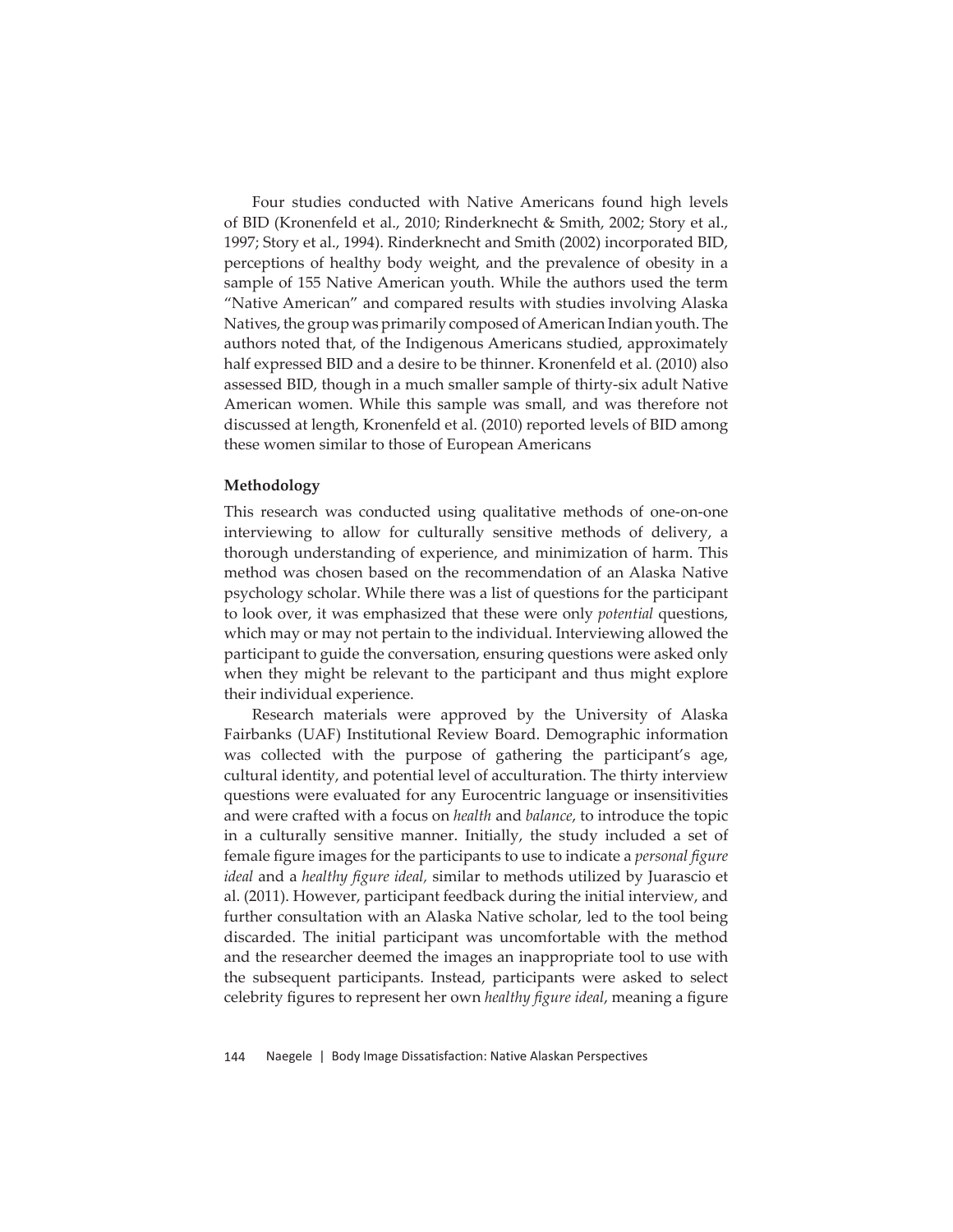that was the epitome of health, and her own *personal ideal figure*, meaning how she would like to look.

The population interviewed was comprised of four University of Alaska Fairbanks students who self-identified as being Alaska Native females between the ages of eighteen and twenty-three years. Participants learned about the study via word of mouth or recruitment posters. Participants were given a copy of the interview questions and a brief description of the study and nature of data collection at least twenty-four hours prior to being interviewed. They were not provided a definition of BID as the study sought participant's definition and understanding of BID. The decision to keep the description brief was an intentional effort to limit the suggestion of BID, where it might not have been applicable. Participants who accepted the methods of the study were scheduled for an interview.

Three of the four participants were over the age of 21 while one participant was 18 years old. English was the primary language for all participants, although three spoke an additional language. Three participants lived in rural parts of Alaska—a location with a population of less than 2,500 people outside of an urban place (State of Alaska Department of Labor and Workforce Development, Research, and Analysis, 2013)—although only two of the participants spent notable time in their young adulthood in a rural location. Three of the four participants lived the majority of their lives in urban settings.

Interviews were conducted individually. The camera was discretely located in a corner of the ceiling, out of view, while the microphone was located on the table between the researcher and participant. Noise-makers, which create a humming noise, were placed outside of the closed door to muffle voices and provide maximum confidentiality.

Some questions were asked of every participant while other questions were directed by previous answers from the participant. While the interviews were all guided, participant suggestions and feedback were explored. At the conclusion of the interview, each participant was asked for any suggestions when working with Alaska Native young adult females who might be experiencing BID. The rationale for asking for suggestions came from Sue and Sue's (2008) discussion of the "White solutions" that are often applied to problems across cultures. The researcher was interested in learning about any methods that were deemed suitable by the participants.

The researcher utilized hand analysis of qualitative data, as outlined by Creswell (2008). The data is primarily communicated using a "realist"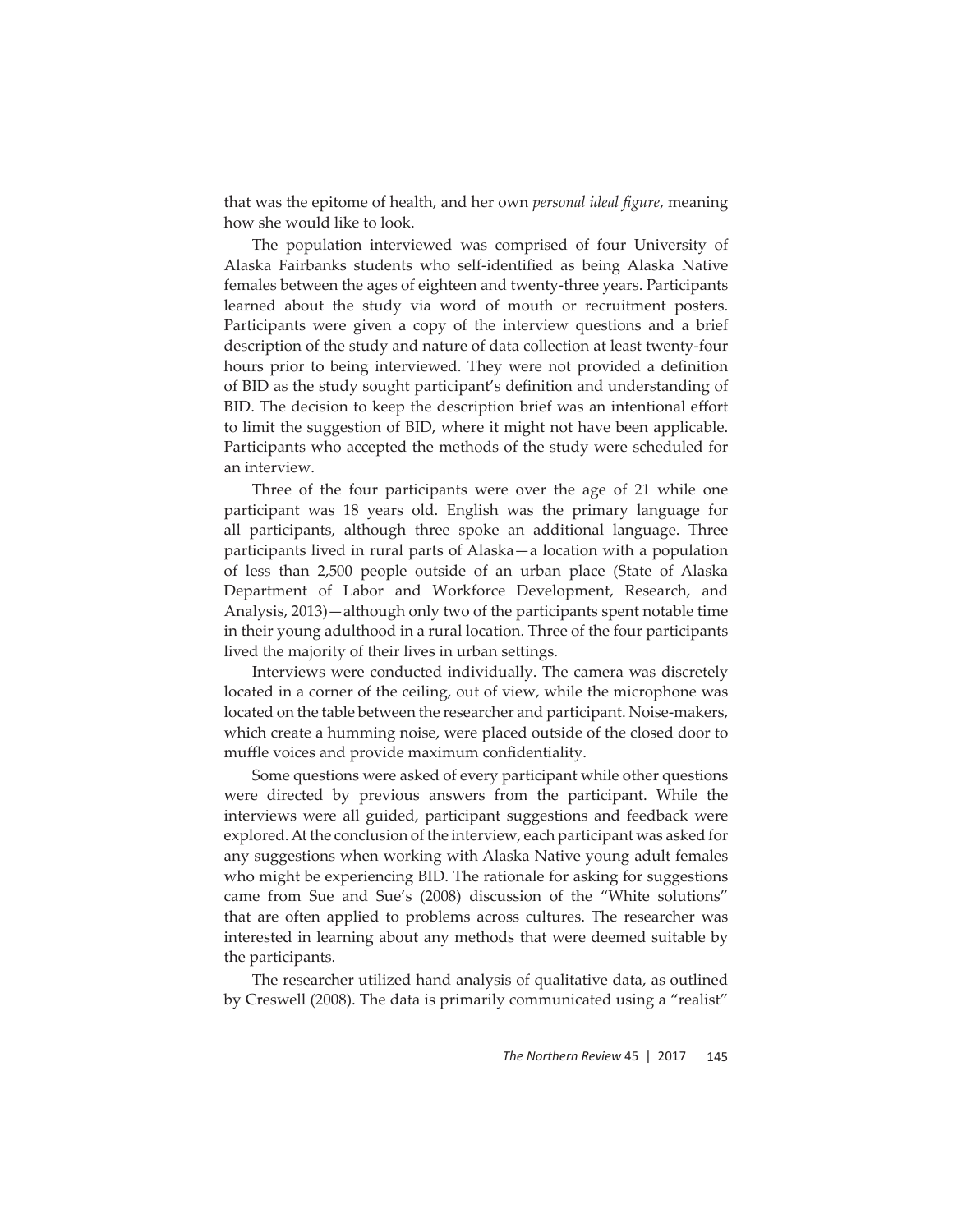approach, meaning an assertive presentation of fact rather than passive description (Van Maanen, 1988). This approach was chosen, in part, to minimize the researcher's re-wording and summarizing of the conversation. A realist research voice minimizes Eurocentric language from the researcher and allows the participants to convey data in their own words. All names used are pseudonyms.

#### **Results**

#### *Participant #1 Kelly*

Kelly (pseudonym) is a 23-year-old Yup'ik and European American woman. Her mother is Yup'ik and her father European American. English is her primary language. Kelly was raised in an urban city in Alaska.

Kelly was first asked about *health* and *balance*. Her answers focused on nutrition. She discussed health in terms of eating "leafy greens" and nutritious foods. She also mentioned participating in the gathering or consumption of subsistence food sources such as moose, duck, and salmon as being part of the *balance* aspect. Kelly mentioned hunting and harvesting meat as being an activity that would make her more *healthy* and *balanced*. She reasoned the act of harvesting meat requires exercise, and energy spent, and the food source is also healthy. Kelly described an ideal *healthy* and *balanced* person as one who eats a healthy diet specific to their needs, does not drink or smoke excessively, and regularly engages in exercise.

Kelly defined body image as being the way she sees herself in her mind, versus what she might look like in the mirror. Kelly discussed herself as being too critical and seeing flaws that no one else likely saw. Kelly's idea of body image includes one's self-esteem and whether or not they feel good about how they look. Likewise, her idea of body image dissatisfaction is not feeling comfortable with how one looks.

Kelly communicated that her ideas of body image were crafted during her middle school years. It was also at this time, around the ages of twelve or thirteen, that Kelly began feeling self-conscious and inadequate. While many of her peers, including a good friend of hers, wanted to lose weight, Kelly stated she felt too lanky. Her body was tall and very thin, unlike the curvier women she saw in movies and on magazines. Kelly described herself as being a "late bloomer," and stated, "you see all these images and it's like I don't look like that at all." She was very insecure in middle school and also throughout high school though to a lesser extent. She stated, "in my teenage years, I was definitely worried about my weight but never to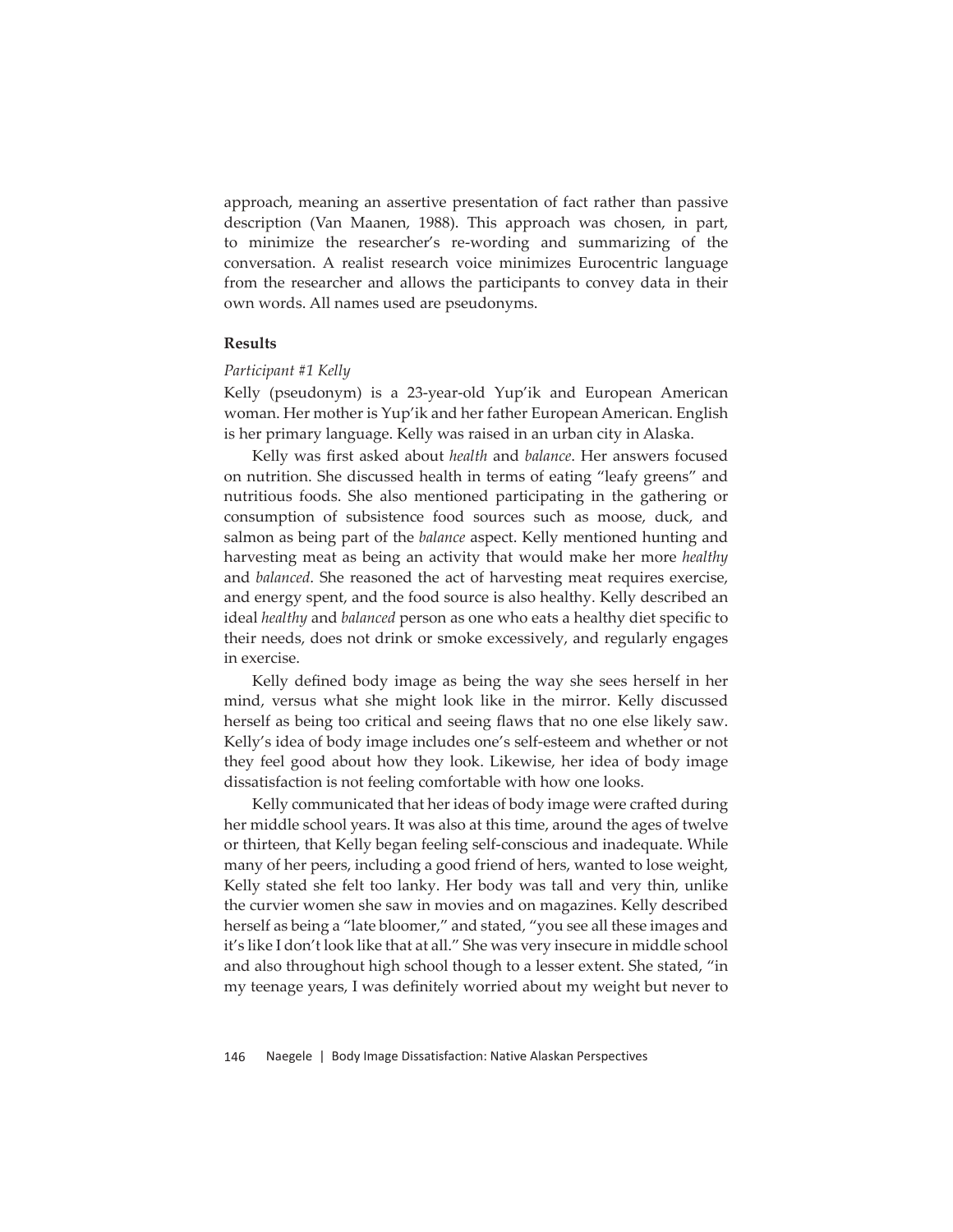the point of ever doing anything about it." In short, Kelly explained how she was dissatisfied with how she measured up in comparison to women she saw in the media.

Kelly was asked to give an example of an *ideal healthy figure*, using any celebrity. Kelly chose Jennifer Hudson, stating that Hudson had a balanced "height to weight ratio." When Kelly was asked to select her *personal figure ideal,* meaning how she would look if she could, she chose Natalie Portman. During the interview, Kelly was made aware of the difference between her healthy ideal figure and her personal figure ideal and seemed surprised. She had not realized that she picked a curvy woman as being very healthy and a slim and petite woman as being her personal figure ideal.

Kelly clearly relayed that although she experienced BID in the past, she currently feels very comfortable in her skin. When asked about her level of happiness, Kelly gave a 3.5 from a Likert scale of 1 to 5. She mentioned her happiness with herself would be higher if she did not smoke and exercised more frequently.

#### *Participant #2 Amy*

The second interview was conducted with a 22-year-old Yup'ik female. Amy speaks some Yup'ik as well as being fluent in English. Amy was raised in a larger rural community, as well as a smaller community of less than 600 people.

Amy was asked what comes to mind when she thinks about *health* and *balance*. She took this phrase to mean both nutrition and mental balance. She did not, however, consider herself to be *healthy* and *balanced*. Amy communicated that she regularly consumes fast foods and processed foods, and rarely eats natural wholesome foods. For Amy, an ideal *healthy* and *balanced* person would abstain from alcohol, be involved in cultural activities, and uphold traditional values.

Amy's idea of body image was limited to someone who has a slim, model-like, or otherwise good figure. She did not understand body image to be applicable to everyone, and how they see themselves physically. Likewise, her definition of body image dissatisfaction differed from the Western meaning. While she understood BID to have negative connotation, Amy described BID as a condition where someone might be dependent on medication or mentally ill.

Amy was given an explanation of BID as it has been defined in the Western world and asked if she had ever experienced BID by that definition.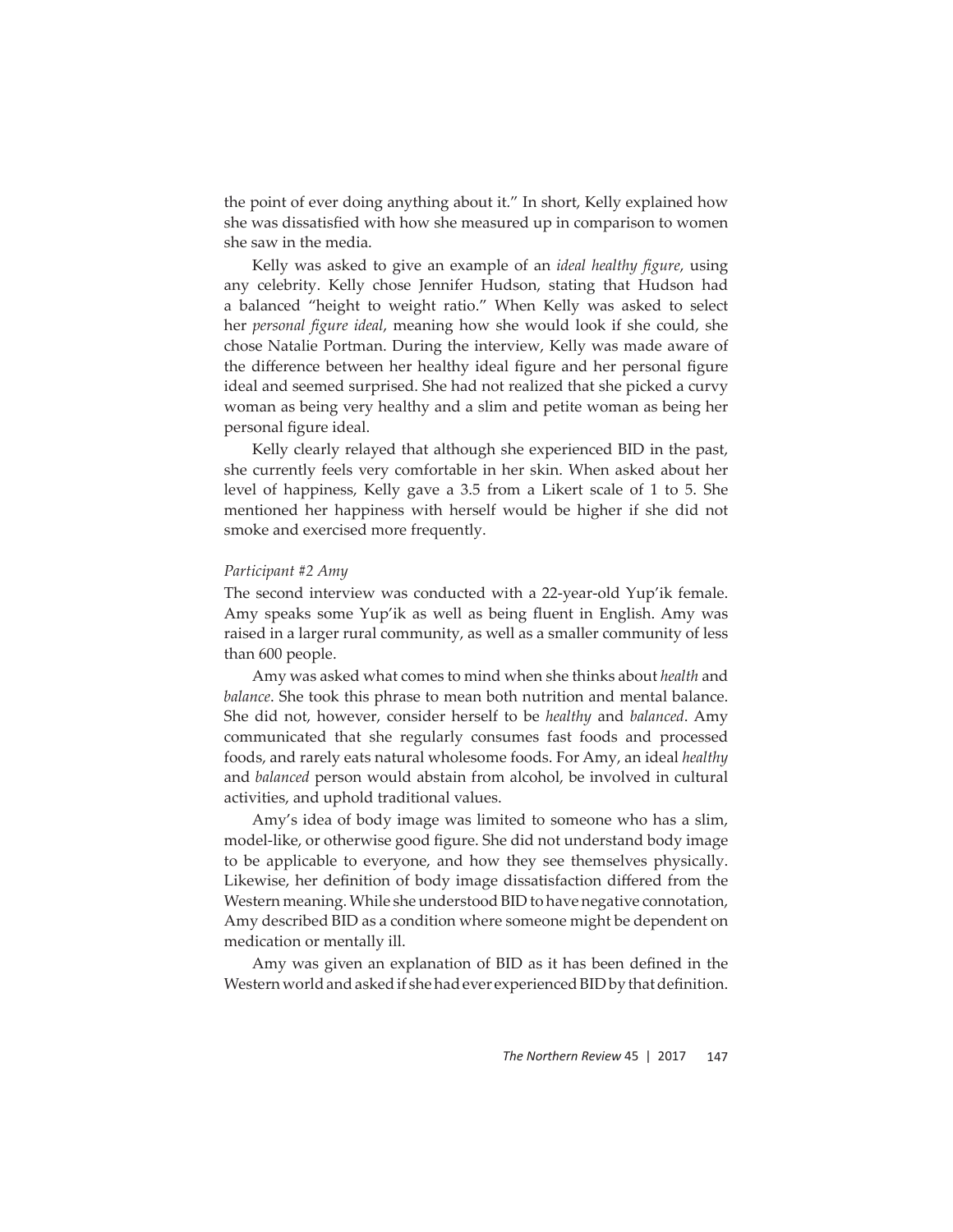Amy expressed that she has experienced BID and she attributes the onset to the trauma of losing a loved one in her youth. She communicated that she had felt a sense of guilt and depression over the loss. Amy also reported school bullying having an effect on her negative self-image. She moved to a village that spoke more Yup'ik than Amy had been accustomed to hearing. She stated that living in that location "might have been the birth of body image." She was bullied for looking different, having larger eyes in particular, and not being fluent in Yup'ik. This caused her to become self-conscious and insecure with herself.

Amy selected George Lopez as the celebrity who best represented a *healthy ideal figure*. She explained her choice by stating that Lopez is good at portraying emotions when they should be shown. She saw him as being *healthy* in his emotional expression. When she was asked to select a celebrity who would embody her *personal fi gure ideal* she chose the curvy, yet slender, Selena Quintanilla-Perez, a famous Hispanic singer.

While Amy stated that body image dissatisfaction was no longer a concern for her, she also added that she disliked her midsection. She admitted that while her dissatisfaction typically fluctuated from day to day, she found herself to be content for the most part. She stated she feels she is "fair" with her judgment, and is aware she could eat better or exercise but does not care enough to do so. Amy rated her overall level of happiness with her figure as a score of 3.3 out of 5.

#### *Participant #3 Brenda*

Brenda is a 23-year-old female who identifies as being primarily Iñupiaq, with some Swedish ancestry. Brenda has lived in seven different places in both urban and rural Alaska, though primarily urban locations, and her only language is English.

When Brenda was asked about *health* and *balance*, she responded that being *healthy* and *balanced* meant living a lifestyle of making nutritious choices for your body and mind. She discussed the need to eat fruit, vegetables, and whole grains while also limiting sugar and sodium intake. Brenda discussed eating good foods as a lifestyle, not a diet, in a way that promotes body and brain health. She further discussed the benefits of seal and whale oil in terms of supporting a healthy brain. Brenda described her own lifestyle as being relatively healthy.

Brenda discussed the fact that she grew up with a mother who had "severe body image issues." Brenda mentioned that as a child she witnessed her mother engaging in bulimic behavior, and this made her question her own body. Since entering college, Brenda is more comfortable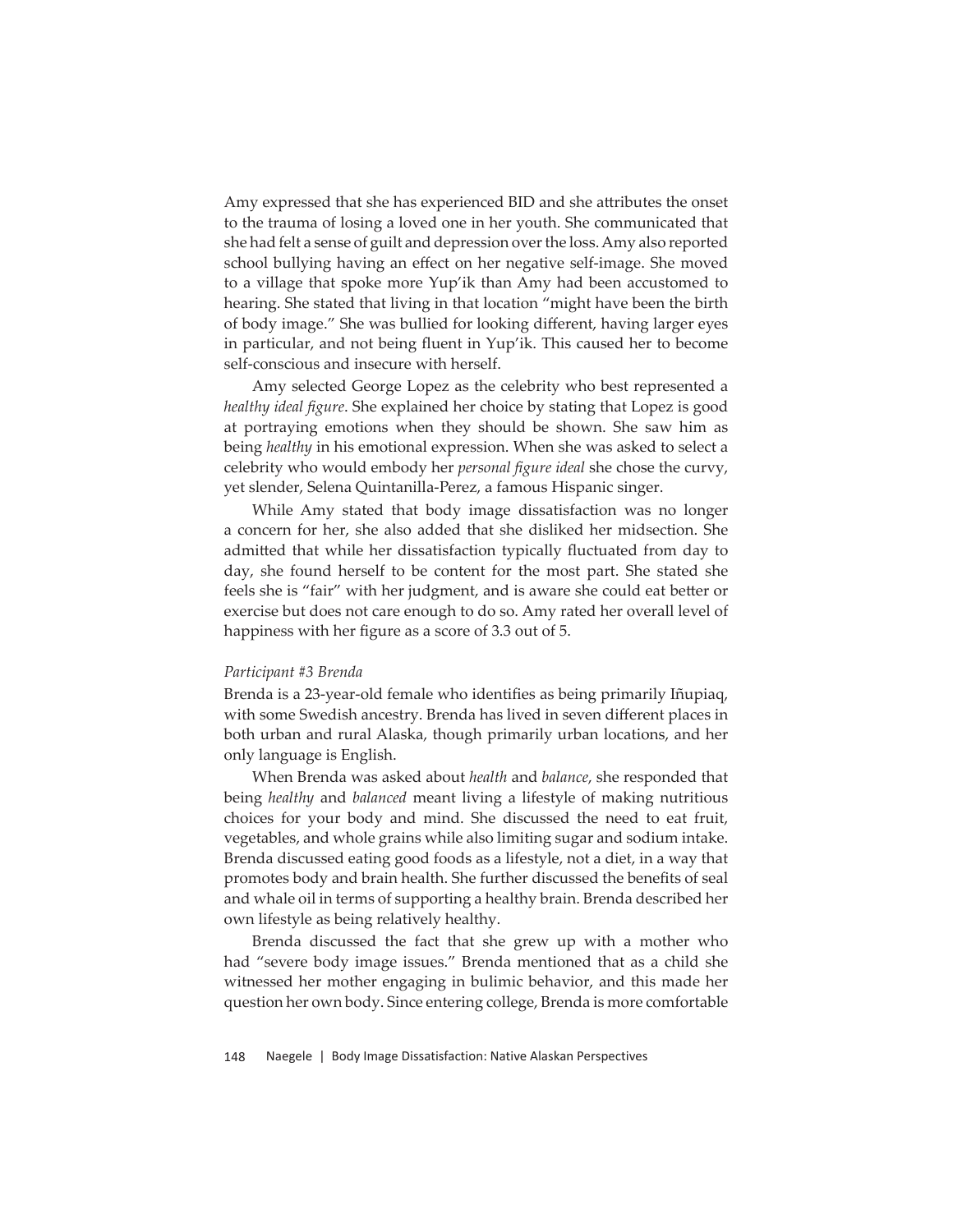with her appearance, yet having those previous experiences has left her feeling "on and off" about whether she thinks she is healthy.

Brenda described body image as being "the way one looks at themselves." She expanded that definition to include things like thoughts and concerns about fashion and hair styles. When asked to define body image dissatisfaction, she responded that it meant when people were unhappy with themselves and thought they could make changes in their appearances to be happier. According to Brenda, she developed this definition from media exposure and discussion with peers. While Brenda lived in many places, she did indicate that different locations contributed to different feelings on fashion or body image. When she lived in one rural area she said "nobody cared" about fashion; it was something kids considered more important when she lived in her urban home. However, she also mentioned age as being a primary factor. She lived in the rural area when she was younger, and lived in the urban area for her middle and high school years.

Brenda spoke at length about the primary source of her body image concerns, her mother. Brenda stated that many women in her family tend to gain weight around the midsection and her mother "struggles" with that genetic tendency. She feels her mother's own image issues had a very negative effect on Brenda and her sisters.

Brenda pinpointed her first moment of experiencing BID when she was eleven. She recalls grabbing her stomach and noticing that she "had like a little pudge." Brenda felt fat, ashamed, and out of shape. This event occurred during puberty, a time when the body changes, and Brenda recalls beginning to look different. Besieged by beautiful movie characters, body image discussions with peers at school, and her mother's ridicule, Brenda experienced years of feeling unattractive. While Brenda stated she has never engaged in extreme weight loss behaviours, she has wanted to in the past. According to her, she just could not make herself "starve" in order to feel better about herself.

Brenda chose the same celebrity to represent both her *personal figure ideal* and *healthy ideal figure*. Brenda's selection was Kim Kardashian. She relayed that she appreciates Kardashian's stronger body type. While she is mostly happy with herself, Brenda mentioned she "sometimes" feels insecure or uncomfortable with her body and does still feel guilty when she does not exercise. When asked about her level of happiness with her health and body image, using a Likert scale from 1 to 5, Brenda supplied a 5.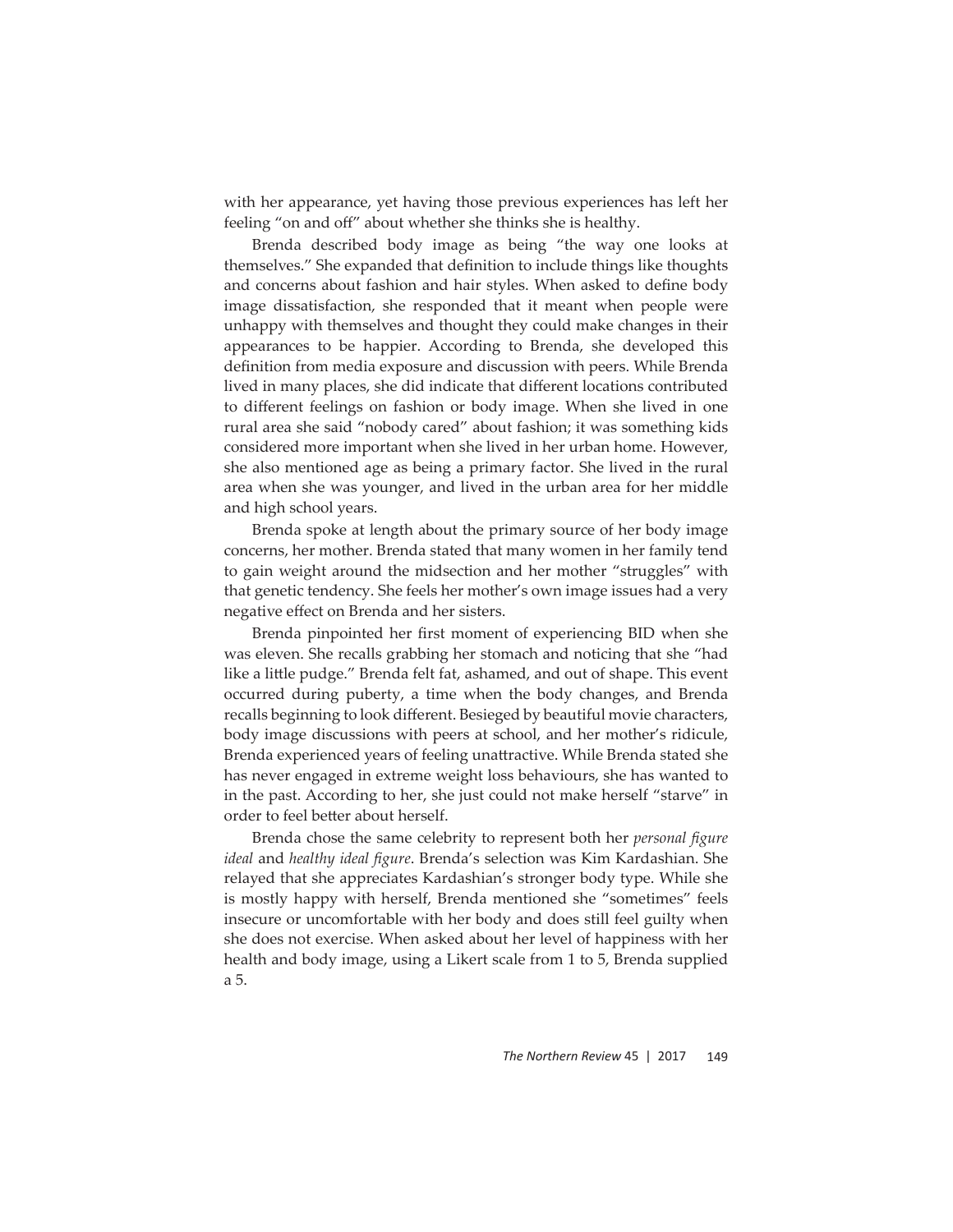#### *Participant #4 Hannah*

Hannah is an 18-year-old female. She identifies as being both Mexican-American and Yup'ik. She speaks some Spanish, but English is her primary language. Hannah has lived in urban settings, though she also lived in a village with a population of less than 500 people for a short period of time.

Hannah discussed health in terms of eating nutritiously and being at a healthy weight. She regarded *balance* as being a state of mind. She did not consider herself to be healthy and *balanced*, but rather "on the road to getting there." Her explanation of healthy entailed eating salad, fruit, and lean proteins. She reiterated that changes in diet and exercise are what would make her healthier. She also spoke of the mental hurdles she was actively working to overcome in accepting herself.

Hannah defined body image as being "how you see yourself in the mirror." Similarly, she explained her idea of BID as when someone "is unhappy with the way they look." Hannah also discussed the need for some level of acceptance for one's body. Hannah stated that these ideas of body image and BID came from discussions at home. Hannah's mother was often ridiculed for her weight, by Hannah's grandmother, during her youth. Hannah's mother was open with Hannah about her desire to "break the cycle" and instill a positive body image in her daughter.

Hannah first experienced BID at the age of 12 when she went from wearing a size 16 up to a size 18. The change in size alarmed her. Additionally, Hannah described other females in her middle school as being "extremely skinny." Hannah described herself as, "bigger boned … more overweight than other girls [her] age." She relayed feeling large, tall, and not proud of herself. Other girls at the charter school she attended often gave her looks that indicated their disapproval. Hannah relayed feeling a sense of low self-esteem and depression. She ended up leaving her middle school due to harassment over her weight, acne, and her mixed racial background.

When Hannah was asked to choose a celebrity that embodied a *healthy ideal fi gure* she chose extremely thin actress Angelina Jolie. Hannah explained her choice was not just "because [Jolie's] supposed to be the most beautiful woman in the world." Hannah found Jolie's humanitarian eff orts to be an inspiring role model for being *healthy* and *balanced*. However, Hannah chose a *personal figure ideal* to be Wonder Woman. She acknowledged Wonder Woman's active role in fighting for good and praised her Amazon-like muscular physique. Hannah added, with a smile, "I kind of relate to her because I'm big boned and I'm tall."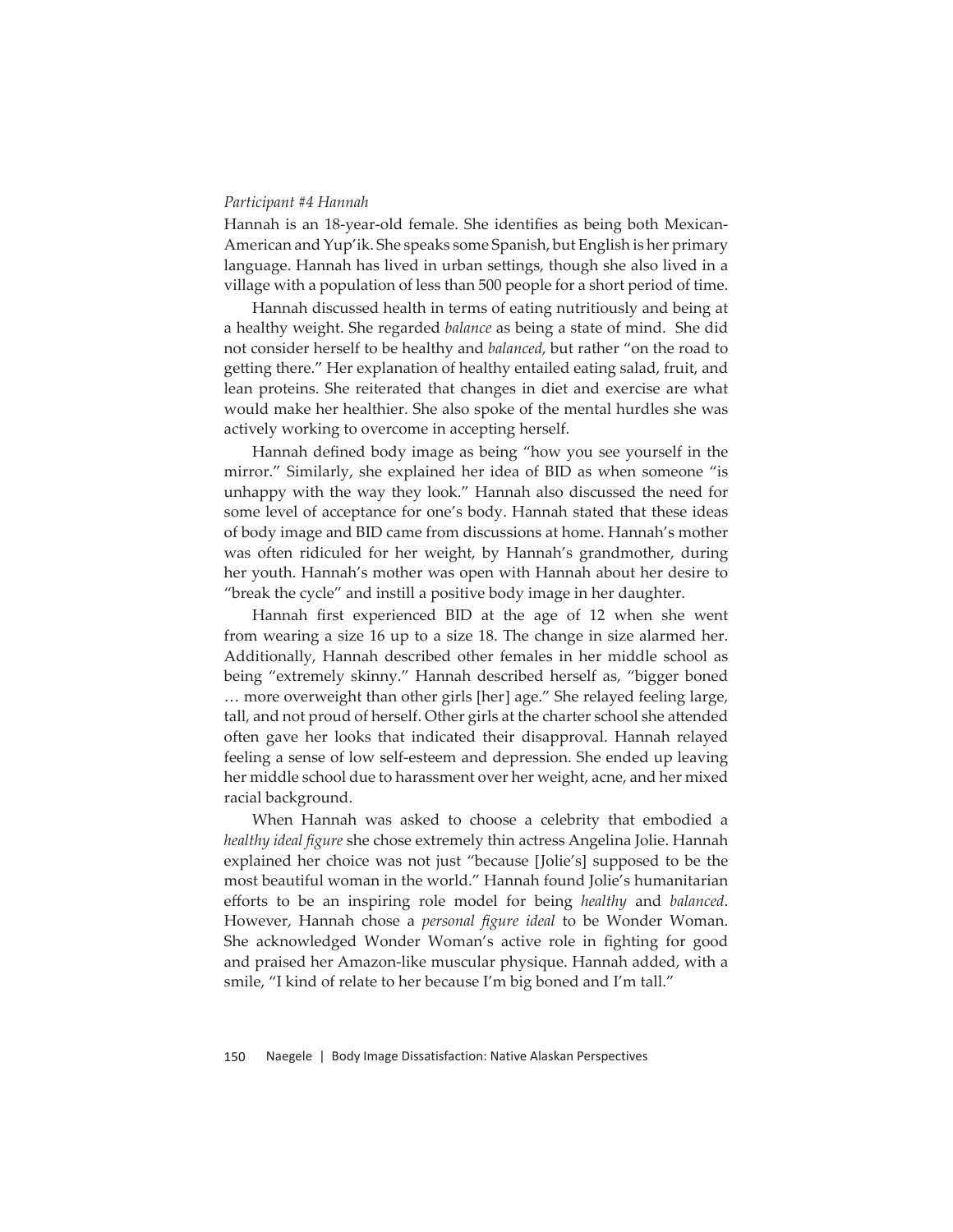Hannah remains concerned about her weight, though she regards it as primarily a health issue rather than an aesthetic one. Hannah explained she has a high risk of diabetes from both sides of her family. While she has engaged in extreme, restrictive, diet behaviours in the past, Hannah currently practices dietary moderation and exercise. On a Likert scale of 1 to 5 Hannah rated her level of happiness with her figure a 4. She explained that while she is not completely satisfied, and experiences moments of low self-esteem and discomfort over her appearance, she is on the road to being in what she labelled as "the healthy zone."

#### **Discussion**

Common themes found in all interviews included presence of BID, age of onset, peer and media influence, fear of judgment or ridicule, selfpressures and expectations, discomfort, and emphasis on nutrition. Other themes present, though not in every interview include: importance of exercise, importance of traditional Indigenous food sources, feelings of guilt, and discrepancy between *healthy ideal figure* and *personal figure ideal*. Each participant experienced BID during the same age-range, between twelve and sixteen years old. Despite being from different areas of Alaska, both rural and urban, each participant experienced BID in either middle school or high school. All participants mentioned the influence of peers, media images, or movies. Participants described feeling like they were being judged or that they did not look how they were expected to look. The idea of an audience who was constantly assessing and judging them was a reoccurring theme in the interviews. Lastly, self-pressure and expectations were part of this phenomenon. Each participant noted their concerns, criticisms, and judgments were often self-inflicted. Their comments indicated that each of them suffered from low self-esteem at the onset of adolescence, a finding that parallels other studies (Van den Berg et al., 2010).

The literature acknowledges that Indigenous peoples, including individuals who identify as American Indian and Alaska Native, often think of life in terms of harmony and/or balance (Bassett, Tsosie,  $\&$ Nannauck, 2012; Herring, 1997). In attempting to approach interviews in a less Eurocentric way, participants were initially asked about *health* and *balance*. This phrase was chosen to allow room for cultural interpretation. To some extent, each participant gave both Western answers and as well alluded to more traditional Alaska Native views. In terms of what constituted *healthy*, nutrition, eating leafy greens, less consumption of fast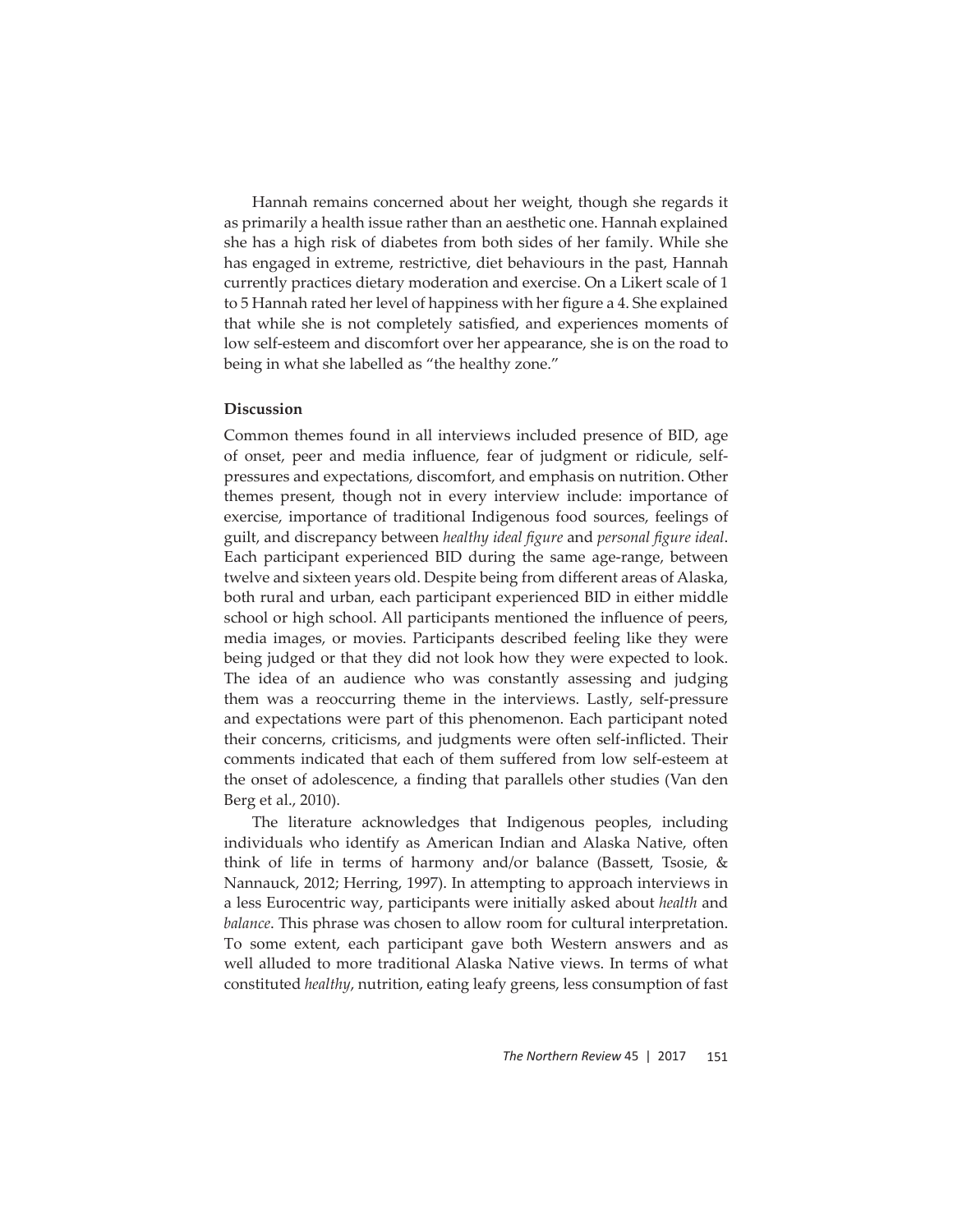food or hydrogenated oils, and consuming fruits and vegetables, were all suggestions. Most participants also discussed exercise as an important aspect of *health*, but participants tended to lend more non-Western ideas to the phrase *balance*. The word *balance* tended to invoke ideas about subsistence living and eating natural food sources, in order to find some sense of moderation.

Subsistence foods were a common theme amongst the interviewees. The discussion focused on nutritional food choices and sources when discussing body image and health. Participants all mentioned a desire to have healthier eating habits and discussed traditional food sources as being a primary part of eating healthier. Most participants also discussed eating fast food as a negative habit. Amy stated she often ate unhealthy foods instead of traditional Yup'ik foods. This idea of non-Indigenous cultural food as being a source for unhealthiness was one that surfaced in three of the four interviews. This is similar to findings by DeCou et al. (2013), wherein participants indicated traditional foods and practices were a contributing factor to living healthy. Unhealthy eating was correlated with the divergence from traditional food sources. Kelly expressed the desire to maintain *health* and *balance* by hunting, harvesting, and consuming moose, duck, and salmon. Amy also mentioned that she would be healthier had she, "not [been] introduced to fast foods…", as "it's not our tradition we have." Lastly, Brenda spoke extensively about the need for traditional foods, such as seal oil or whale fat, to be discussed in terms of being healthy sources of fat and an important factor in maintaining brain health. Participants, without prompt, related the idea of eating healthier or being healthier with consuming more traditional foods and limiting fast food consumption.

Every participant in this study defined BID as something negative. Participants recognized body image dissatisfaction as being a negative state of mind, or feeling you needed to look a certain way. The fact that most participants gave very Eurocentric definitions of BID indicates a certain level of acculturation. And regardless of the definitions provided, the idea of disliking one's body was not a foreign concept to any participant. Sue and Sue (2008) discuss the varying levels of acculturation that influence the extent to which an individual struggles with identity. Amy, who is from a rural location, described BID as a mental illness or a drug dependency while Hannah, Brenda, and Kelly gave answers in sync with Paul Schilder's (1935) definition. Amy's ideas of body image and BID suggest a lack of exposure to these two terms. Kelly, who is not from a rural area, communicated that her experience would likely differ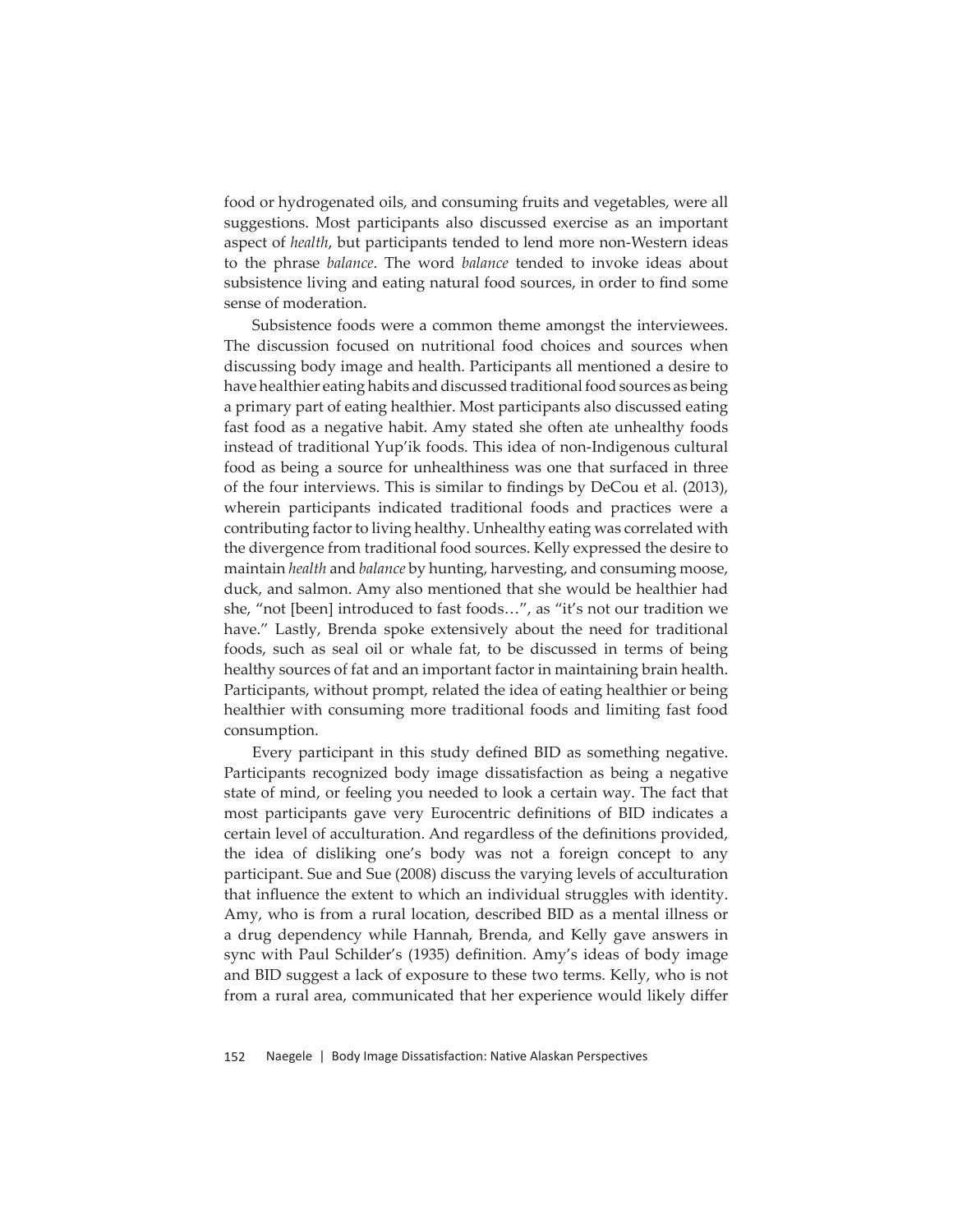from someone who had lived in a village. Kelly acknowledged that she felt very connected with the Western side of her culture. The participants who had primarily lived in urban Alaska articulated a more Westernized experience of BID than Amy, the participant who had primarily lived in rural Alaska. This might indicate support for a correlation between acculturation and both the prevalence and extent of BID experienced, as found in other studies (Henrickson et al., 2010; Holmqvist and Frisen, 2010; Xie et al., 2010; Berry, 1997).

Research shows that BID is commonly found amongst young adult females (Van den Berg et al., 2010; DeLeel et al., 2009). The interviews were designed to examine whether Alaska Native females might be included in that population. How does BID develop and manifest for these women? While it cannot be stated that BID develops or manifests in one specific way, the data indicates BID develops during young adulthood for some Alaska Native females in Alaska. The interviews, while clearly not providing a large enough sample to make generalizations, indicate that some Alaska Native females experienced BID during their teenage years. The "imaginary audience," as Kelly described, borrowing a term crafted by Elkind (1967), was a reoccurring theme in each interview. The imaginary audience refers to adolescent egocentrism, when adolescents believe that those around them are obsessively observing them and are concerned with their affairs (Elkind & Bowen, 1979). All four participants experienced discomfort beginning in their adolescent years, a common finding in BID studies (DeLeel et al., 2009). Hannah noted girls in her middle school were very thin and gave her judging looks for her heavy weight. While one of the common discomforts of females in the Western world is the concern with being overweight, other discomforts can contribute to BID; Kelly worried she was too lanky and Amy experienced ridicule for her "big eyes," and Hannah also felt self-conscious about her acne. For a variety of reasons, participants described a sense of low selfesteem and discussed themselves as feeling inferior to standards either real or imagined. Similar findings by Van den Berg et al. (2010) reported a correlation between low self-esteem, depression, and BID. Furthermore, the interviews illustrate that BID can develop in women due to or in association with parental modelling behaviours, trauma, feelings of low self-esteem, depression, or the pressure of media role models. This further reinforces the connection between BID and depression, low self-esteem, and other risky behaviours. And, as stated previously, there has been research regarding the high prevalence of depression, low self-esteem, suicide, and other risky behaviours in Indigenous populations in Alaska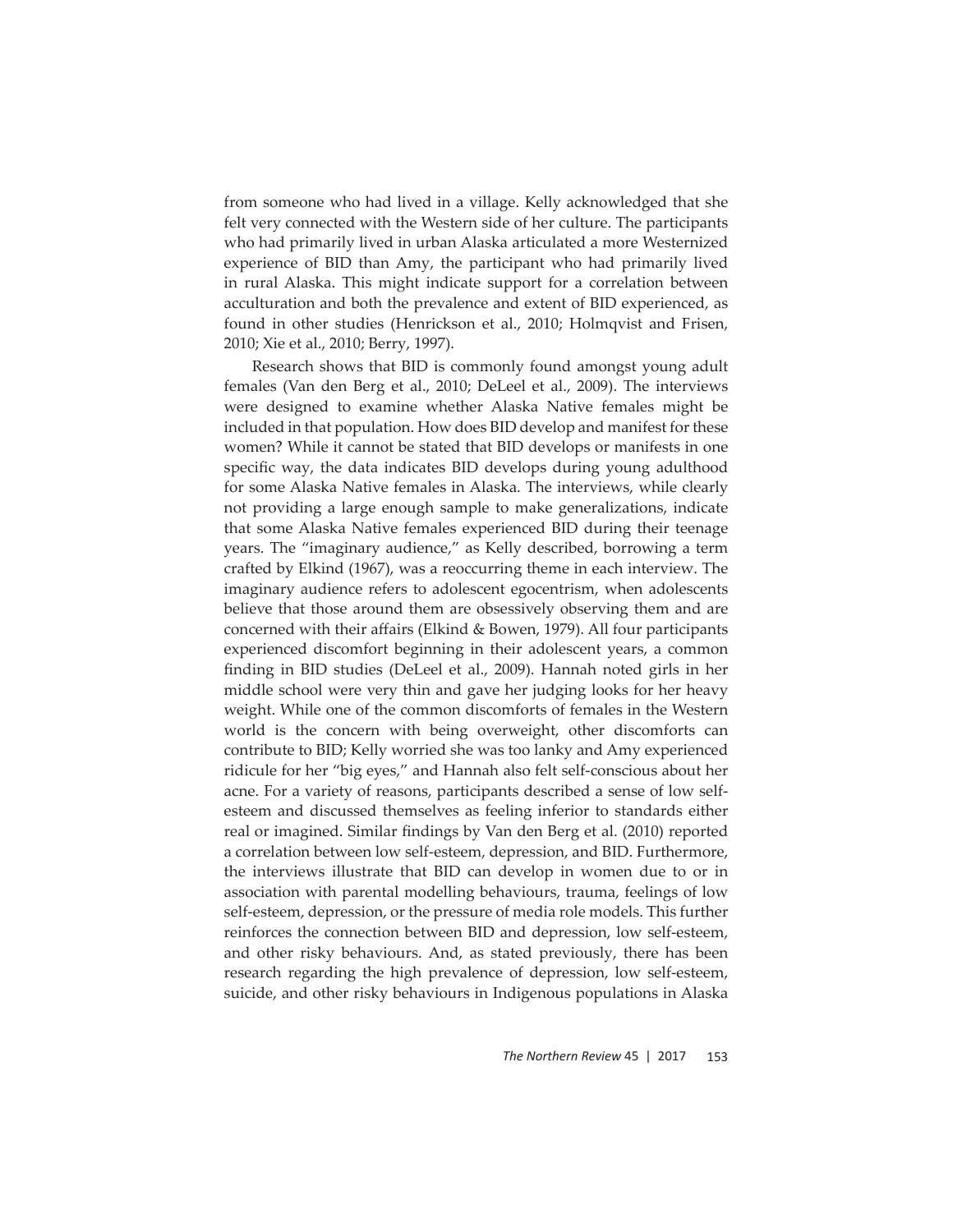(CDC, 2015; DeCou et al., 2013; Shaughnessy et al., 2004). The implications of these connections suggest that BID should be an area of research interest.

Participants gave varied answers for their ideals, but the commonality was that each individual gave a body type, for both *healthy ideal figure* and personal figure ideal, which they stated was not like their own body. This in itself indicates a level of dissatisfaction. For a *healthy ideal figure*, Kelly and Brenda chose strong and curvy women, Amy focused on mental health, and Hannah chose a very thin ideal figure while also emphasizing the humanitarian efforts of her role model. The choices made by each participant lend insight as to what they consider health to consist of and what healthy looks like to them. In many ways, their choices reinforced the definitions of health each participant gave at the start of the interview. Likewise, while most participants rated their levels of happiness as being high and concluded body image was not presently a concern, three of the four participants gave comments indicating a current level of dissatisfaction and low self-esteem. Hannah stated that she could not "go into a surgery room and say cut my bones to make them smaller. I'll always be bigger, I'll always be taller, but I can be healthier." Hannah displayed the phenomenon Hoskins (2002) found with girls seeing their bodies as projects to be improved. She indicated her dissatisfaction with not only her weight but her physical bone structure and height. Additionally, Amy expressed discomfort with the appearance of her midsection and Brenda mentioned feelings of guilt over missing workouts. The participants' experiences provided enough information to indicate that some Indigenous women in Alaska experience BID.

As previously stated, each participant was asked to provide suggestions for professionals who may work with Alaska Native young adult females experiencing BID. All of the participants suggested that practitioners and other professionals embed Alaska Native culture and traditions into the interaction; this was also found by DeCou et al. (2013). Kelly suggested learning to speak a few words of the Alaska Native person's language. Hannah's suggestions for working with Alaska Native females focused on creating a communal feeling. She suggested hosting a potlatch, featuring traditional and healthy food options, as an introduction to a group addressing body image. Hannah discussed the importance of creating a welcoming atmosphere and encouraging a feeling of community. Additionally, she noted the presence of good traditional foods, such as whale, would likely make the process more comfortable for Alaska Native females. Amy also suggested incorporating some cultural

154 Naegele | Body Image Dissatisfaction: Native Alaskan Perspectives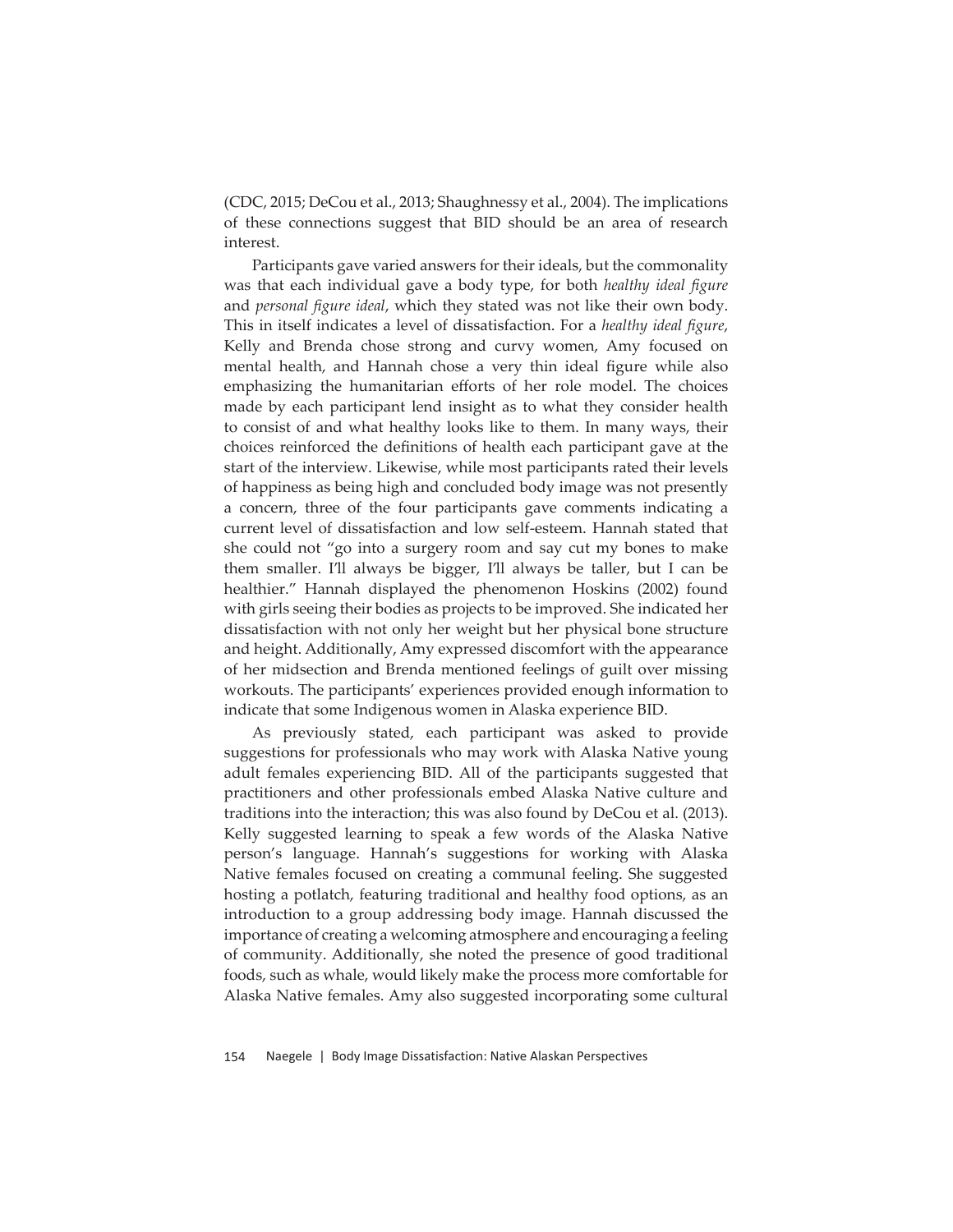aspects to help make people feel comfortable. She relayed that finding out their favorite cultural activity could be helpful. She also mentioned that someone working with the Alaska Native female population might explain their motive behind wanting to understand the Alaska Native person and their culture.

Brenda's comments also suggested a need to embed culture. However, taking it a step further, her comments strongly corroborated Sue and Sue's criticism (2008) of canned Eurocentric curricula and interventions. Brenda acknowledged that sometimes BID problems can stem from inadequate knowledge of nutrition. Information taught in schools did not translate to her living situation. She verbally painted a picture of living in a community of less than 200 people, on the western coast of Alaska. She described the lone grocery store of the village, one shelf full of soda pop, a refrigerated section full of pre-made pizzas and void of eggs, milk, fruit, and vegetables. While she learned she should eat fruits, whole grains, vegetables, and milk, few, if any, of these items could ever be found in her village. School curriculum also taught her that fats were bad. Brenda questioned her traditional food sources of whale fat, and seal and fish oil. She communicated that, because the information in school conflicted with her traditional food sources, she did not know what she was supposed to eat. Brenda stated that the poorly executed nutrition information "contributes to weight and our choices … when we come to the city we don't know what these foods are so we fall back to our comfort zone and grab a soda instead of a pomegranate juice … because I don't know what [pomegranate juice] is." While Brenda, herself, clearly knew about pomegranate juice, she illustrated an issue that faces many Alaska Natives who leave the village to live in more urban locations. Brenda suggested that people who work with Alaska Natives addressing nutrition and BID use information that applies to Alaska Natives. She indicated that it is not helpful to continue to hammer in the knowledge that one should eat eggs or fruit if there is never any available in the village.

The study confirmed BID was experienced, provided examples of how it was experienced, and supplied suggestions for professionals working with Alaska Native females. While there is no general conclusion to pull from the participants' answers and to broadly apply to Alaska Native women as a whole, the responses provide valuable insights into their perspectives on BID and how professionals might establish rapport for intervention. Furthermore, given correlation of BID and risky behaviours, the presence of BID in some Alaska Native females suggests a need for further research.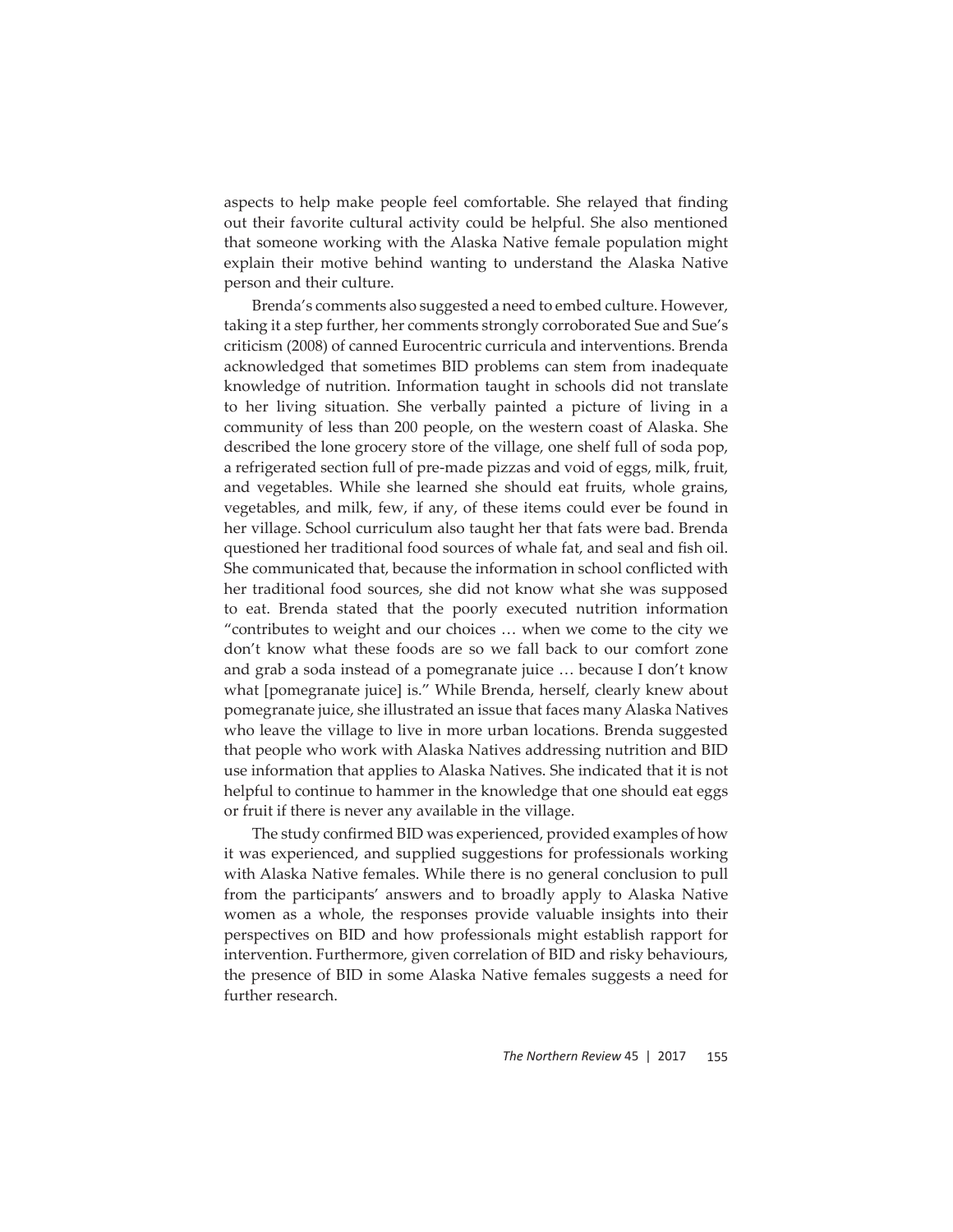# **Limitations**

Limitations to the study are primarily due to the small sample size. The sample of four women were all students between the ages of eighteen and twenty-three. The likelihood of acculturation is higher as the females interviewed are part of a university system. To get a better sample, women who are currently living in rural Alaska, as well as those living in cities, would need to be recruited. A larger sample size would be helpful for comparing and contrasting the two groups. Lastly, there is certainly a limitation with grouping Alaska Natives into any sort of generality. For example, Athabascan (Dena) peoples are physically and culturally very different from Inuit (including Yu'pik and Iñupiaq peoples) (Langdon, 2002). Therefore, if an Athabascan individual experiences BID, this might be very different from how an Inuit person may experience BID. To address this issue, each interview has been discussed as a case study, rather than grouping participant answers. Additionally, the interviews indicated that while we can conclude BID is a potential problem, there are a variety of factors impacting exactly how it manifests for each individual.

## **Conclusion**

The findings from these interviews support other research concerning BID in young adult females. Participants did indicate low self-esteem in adolescence and internalization of thin ideals, as found in other studies (Cowan & Heselmeyer, 2011; Juarascio et al., 2011; Van den Berg et al., 2010; Bearman & Stice, 2008; Crow, Eisenberg, Story, & Neumark-Sztainer, 2008). Also, one participant mentioned that living in a rural village lent to less concern with looks or body image, similar to Holmqvist and Frisen's  $(2010)$  study on affluence and body image. However, the participant did acknowledge that the reduced concern could have been the result of her age at the time, rather than the location she was living.

While not able to be generalized, the data provide some answers to the basic questions of how BID is defined, whether it occurs, and how it develops and manifests for Alaska Native females. No generic summation of results can be applied, due to the varying nature of the interview answers. However, BID *was* defined as being a negative sense of body image, BID did occur for each participant, and BID manifested in ways that have been found in other studies. While the study cannot conclude BID is a "problem" for this population, it is clear BID can occur for the Alaska Native female population. Though the sample size was very small,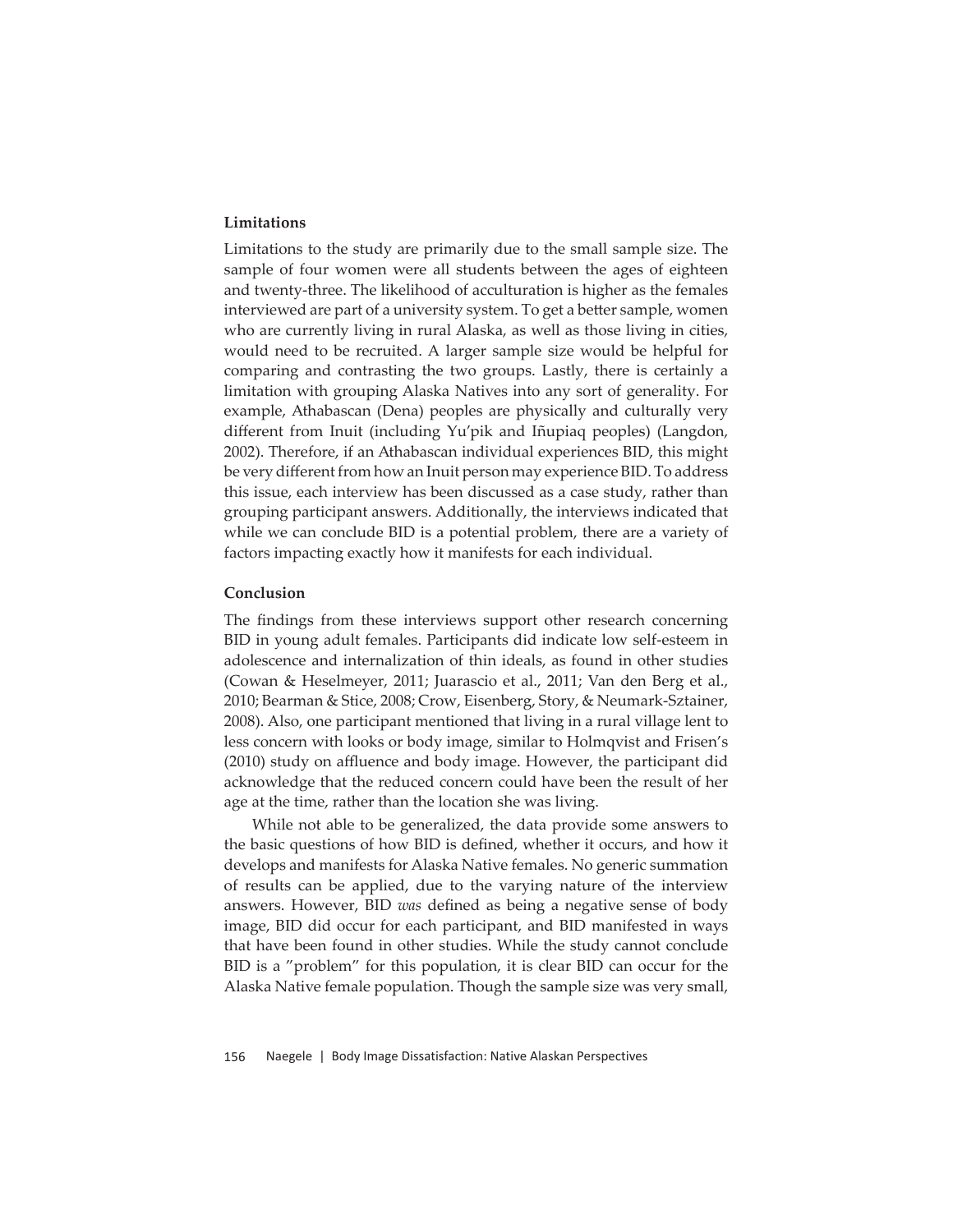there was also evidence to suggest a possible correlation between levels of acculturation and the prevalence and extent of BID, as seen in other studies (Xie et al., 2010). The three participants who had primarily lived in urban areas communicated higher levels of BID than the participant who had primarily lived in a rural village. Therefore, BID and how it interplays with levels acculturation in Alaska Native females may be another area for future research.

Furthermore, there are a few suggestions to be taken from the interviews conducted, concerning working with young adult Alaska Native females. Participants indicated that taking time to appreciate and acknowledge Alaska Native culture could greatly assist when establishing rapport. Additionally, participants indicated that traditional practices and food sources helped them to lead healthier lives, which is consistent with other research findings (DeCou et al., 2013). Also, as Sue and Sue (2008) suggested, curriculum should not be standard or Eurocentric. When working with Indigenous Alaskan populations, professionals should include language, terms, locations, foods, and events or situations that pertain to Indigenous experiences. Using standardized curriculum not only alienates the Alaska Native population but, as Brenda communicated, can confuse individuals. These suggestions, while meant for helping professionals working with Alaska Native females experiencing BID, might also be utilized by researchers studying these women's experiences.

Additional suggestions for future BID research would primarily consist of obtaining a larger and more diverse sample size. Both rural and urban females should be interviewed in future research as well as individuals outside of the university setting. Additionally, given that the *health* and *balance* responses from participants tended to refer back to cultural practices and ideas, researchers might benefit from speaking with Alaska Native elders regarding body image.

# **Authors**

**Karaline Naegele** completed her M.Ed. at the University of Alaska Fairbanks and is beginning her doctoral studies in educational psychology at the University of Wisconsin Milwaukee.

**Christine R. Cook** is a school counsellor for the Fairbanks North Star Borough School District.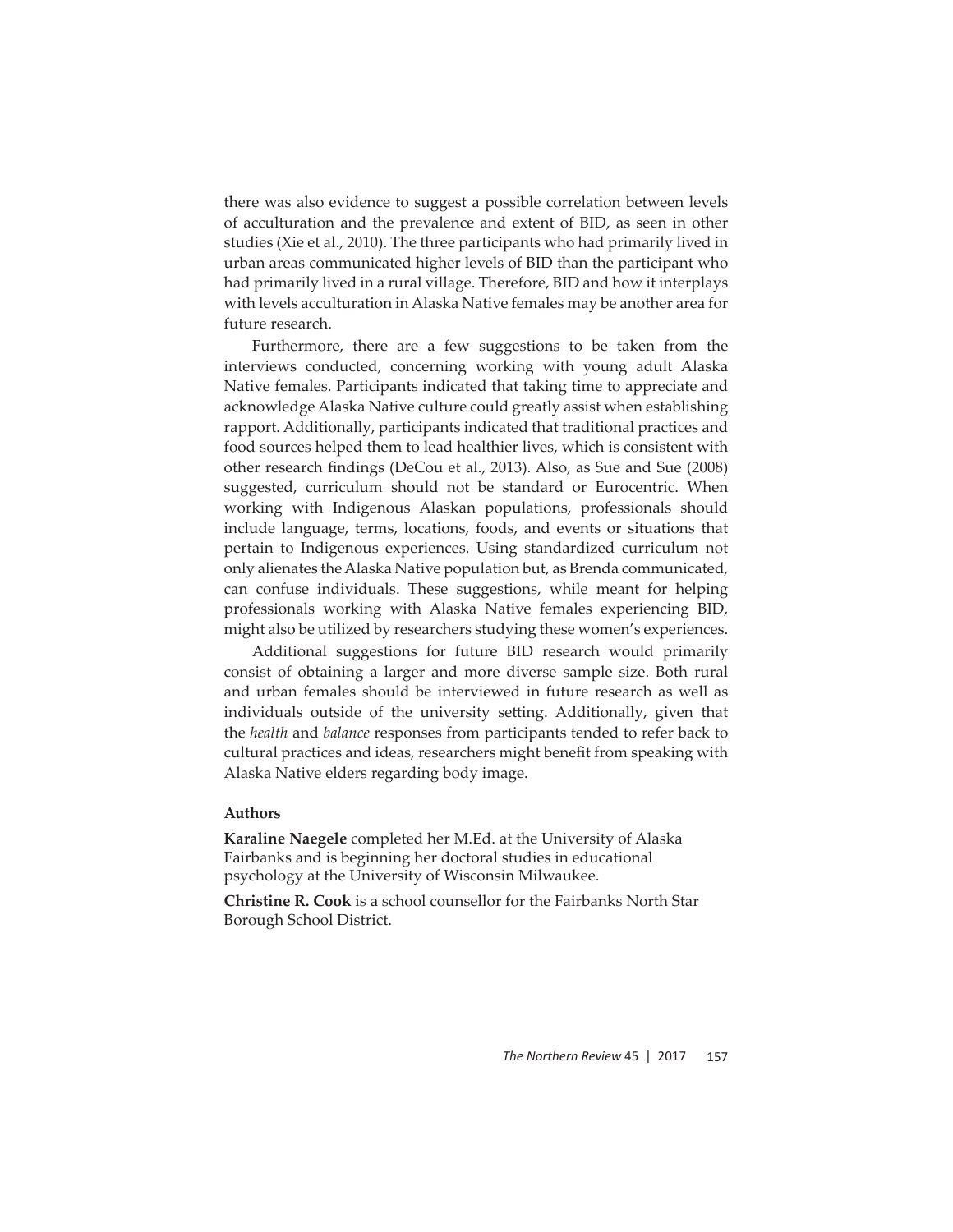## **References**

- Banitt, A., Kaur, H., Pulvers, K., Nollen, N., Ireland, M., & Fitzgibbon, M. (2008). BMI percentiles and body image discrepancy in Black and White adolescents. *Obesity*, *16*, 987–991.
- Bassett, D., Tsosie, U., Nannauck, S. (2012). Our culture is medicine": Perspectives of native healers on posttrauma recovery among American Indian and Alaska Native patients. *The Permanente Journal*, *16*, 19–27.
- Bearman, S., Presnell, K., Martinez, E., & Stice, E. (2006). The skinny on body dissatisfaction: A longitudinal study of adolescent girls and boys. *Journal of Youth and Adolescence*, *35*, 229–241.
- Bearman, S., & Stice, E. (2008). Testing a gender additive model: The role of body image in adolescent depression. *Journal of Abnormal Child Psychology, 36*, 1251–1263.
- Berry, J. (1997). Immigration, acculturation, and adaptation. *Applied Psychology*, *46*   $(1)$ , 5–34.
- Brausch, A., & Muehlenkamp, J. (2007). Body image and suicidal ideation in adolescents. *Body Image*, *4*, 207–212.
- Cakar, F., & Tagay, O. (2017). The mediating role of self-esteem: The effects of social support and subjective well-being on adolescents' risky behaviors. *Education Sciences: Theory & Practice*, *17*, 859–876.
- Centers for Disease Control and Prevention. (2015). *Racial and Gender Disparities in Suicide Among Young Adults Aged 18–24: United States, 2009–2013*. Retrieved from: https://www.cdc.gov/nchs/data/hestat/suicide/racial\_and\_ gender\_2009\_2013.htm
- Cowan, E., & Heselmeyer, R. (2011). Bulimia and dissociation: A developmental perspective. *Journal of Mental Health and Counseling, 33,* 128–143.
- Creswell, J. (2008). *Educational research: Planning, conducting, and evaluating quantitative and qualitative research* (3rd ed.). Columbus: Pearson Education Ltd.
- Crow, S., Eisenberg, M., Story, M., & Neumark-Sztainer, D. (2008). Are body dissatisfaction, eating disturbance, and body mass index predictors of suicidal behavior in adolescents? A longitudinal study. *Journal of Counseling and Clinical Psychology*, *76*, 887–892.
- Dalley, S., Buunk, A., & Umit, T. (2009). Female body dissatisfaction after exposure to overweight and thin media images: The role of body mass index and neuroticism. *Personality and Individual Diff erences*, *47,* 47–51.
- DeCou, C., Skewes, M., Lopez, E. (2013). Traditional living and cultural ways as protective factors against suicide: Perceptions of Alaska Native university students. *International Journal of Circumpolar Health*, *72*, 142–146.
- DeLeel, M., Hughes, T., Miller, J., Hipwell, A., & Theodore, L. (2009). Prevalence of eating disturbance and body image dissatisfaction in young girls: An examination of the variance across racial and socioeconomic groups. *Psychology in the Schools*, *46*, 767–775.
- 158 Naegele | Body Image Dissatisfaction: Native Alaskan Perspectives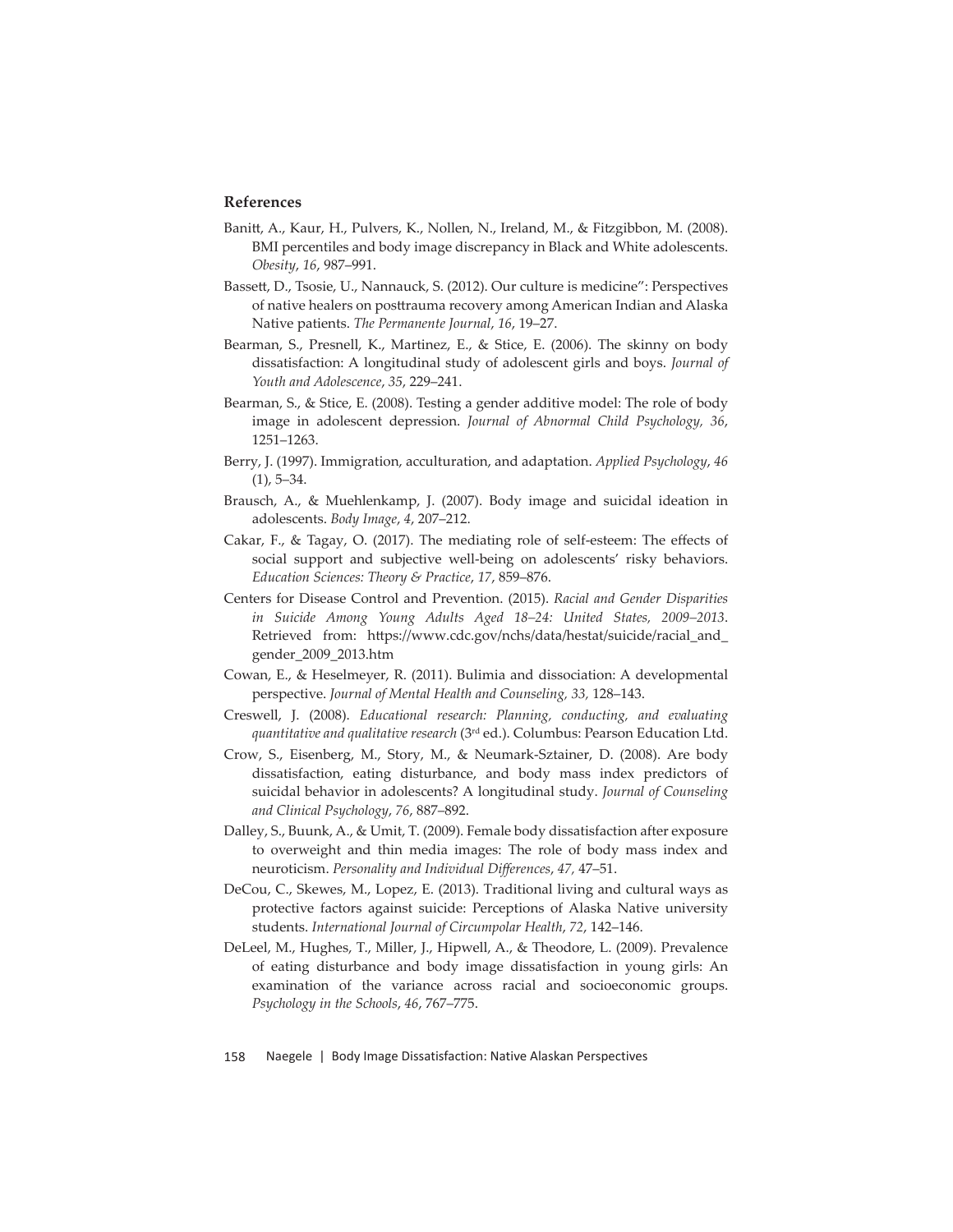- Dittmar, H. (2007). The costs of consumer culture and the "cage within": The impact of the material "good life" and "body perfect" ideals on individuals' identity and well-being. *Psychological Inquiry*, *18,* 23–31*.*
- Elkind, D. (1967). Egocentrism in adolescence. *Child Development, 38*, 1025–1034.
- Elkind, D., & Bowen, R. (1979). Imaginary audience behavior in children and adolescents. *Developmental Psychology, 15,* 38–44.
- Henrickson, H., Crowther, J., & Harrington, E. (2010). Ethnic identity and maladaptive eating: Expectancies about eating and thinness in African American women. *Cultural Diversity and Ethnic Minority Psychology*, *16*, 87–93.
- Herring, R. (1997). *Counseling diverse ethnic youth: Synergetic strategies and interventions for school counselors*. Orlando: Harcourt Brace & Co.
- Holmqvist, K., & Frisen, A. (2010). Body dissatisfaction across cultures: Findings and research problems. *European Eating Disorders Review*, *13*, 133–146.
- Hoskins, M. (2002). Girls' identity dilemmas: Spaces defined by definitions of worth. *Health Care for Women International*, *23*, 231–247.
- Juarascio, A., Forman, E., Timko, C., Herbert, J., Butryn, M., & Lowe, M. (2011). Implicit internalization of the thin ideal as a predictor of increases in weight, body dissatisfaction, and disordered eating. *Eating Behaviors*, *12*, 207–213.
- Kronenfeld, L., Reba-Harrelson, L., Von Holle, A., Reyes, M., & Bulik, C. (2010). Ethnic and racial differences in body size perception and satisfaction. *Body Image, 7,* 131–136.
- Langdon, S. (2002). *The native people of Alaska: Traditional living in a northern land* (4<sup>th</sup> ed.). Anchorage, AK: Greatland Graphics.
- Miller, T. (2013, March 4). First lady Michelle Obama talks Let's Move!, childhood body image and chubby pets in first Google+ hangout. *New York Daily News.* Retrieved from http://www.nydailynews.com/life-style/health/lady-michelleobama-talks-childhood-body-image-google-hangout-article-1.1278920.
- Rinderknecht, K., & Smith, C. (2002). Body-image perceptions among urban Native American youth. *Obesity Research*, *10*, 315–327.
- Schilder, P. (1935). *The image and appearance of the human body*. Oxford, England: Oxford University Press.
- Shaughnessy, L., Doshi, S., Jones, S.E. (2004). Attempted suicide and associated health risk behaviors among Native American high school students. *Journal of School Health, 74,* 177–182.
- State of Alaska Department of Labor and Workforce Development, Research, and Analysis. (2013, February). *Urban and rural: Classification for Alaska*. Retrieved from http://laborstats.alaska.gov/census/urbrur.htm.
- Story, M., Hauck, F., Broussard, B., White, L., Resnick, M., & Blum, R. (1994). Weight perceptions and weight control practices in American Indian and Alaska Native adolescents: A national survey. *Archives of Pediatric and Adolescent Medicine, 148*, 567–571.